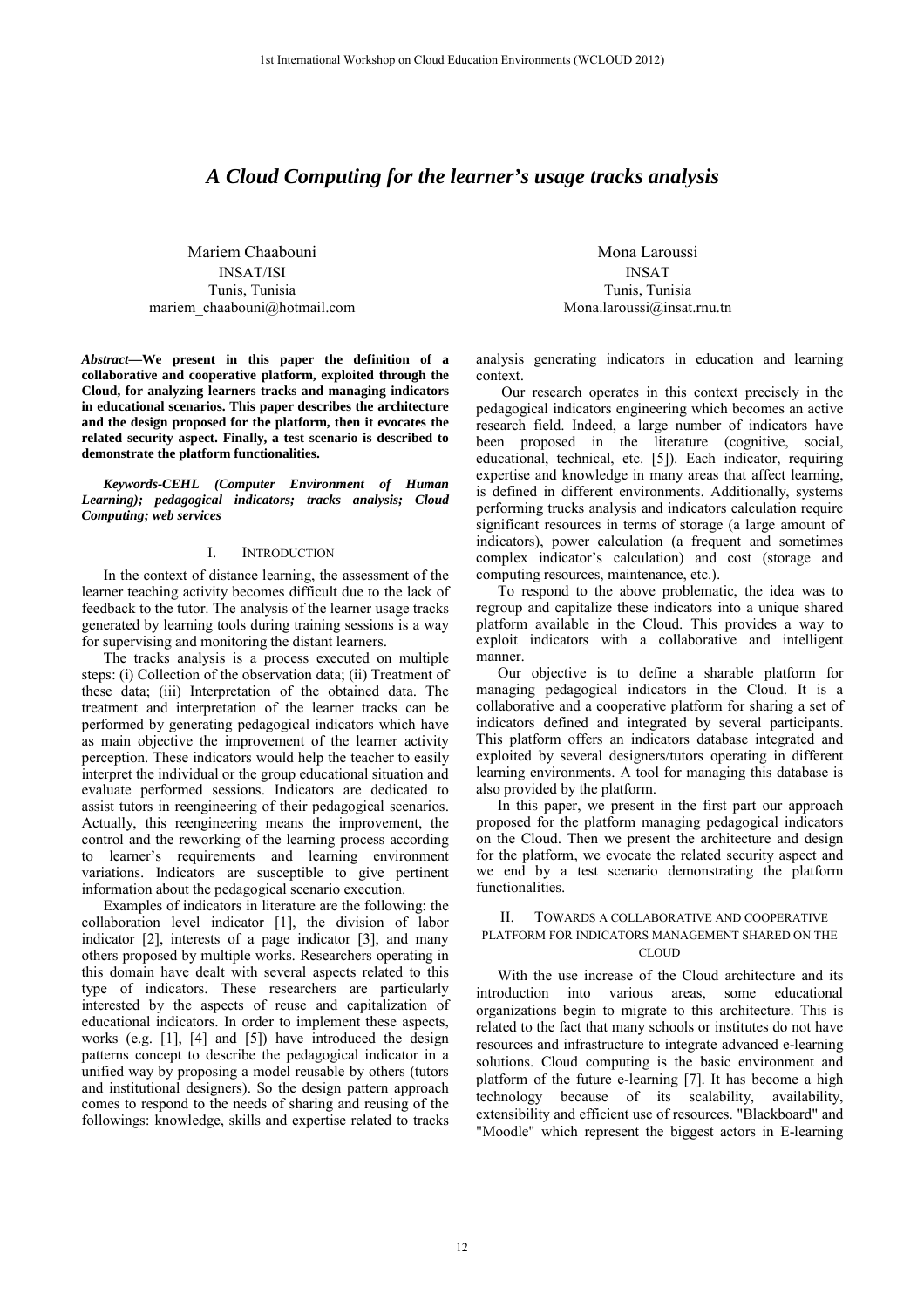world have now some application versions oriented Cloud [8].

The objectives of the migration of E-learning environments to Cloud architecture are to facilitate the learning, encourage openness, share and reuse the educational resources. In our case, the shared educational resources are the pedagogical indicators design patterns. So we propose to deploy a platform offering a database of indicator patterns and a tool for managing this database. These are accessible by a large number of users in different learning environments  $(CEHL<sup>1</sup>)$  as illustrated in "Fig. 1".



Figure 1. Approach for sharing the indicators management platform.

The indicators management platform is available on Cloud with SaaS mode, which means that it is managed and hosted in distant servers and its interfaces are available on the client side. The proposed tool is a browser-based application used as a service over the Internet, running on a flexible infrastructure.

This approach would support the aspect of reuse and sharing provided by the design patterns of educational indicators, and come out with other benefits. The main aspects we aim to attempt are the following:

*1) Share and reuse:* Ensure that the ressources of the platform are shared among multiple users in different CEHL by defining clear criteria for reuse. The shared ressources include the software (i.e. a tool for exploiting indicators and an indicator patterns database) and the hardware (i.e. computing power, large and secure storage, etc.).

*2) Interoperability and standardization:* Ensure that the platform components are interoperable. That means assigning the ability to function and to communicate with other systems by presenting uniform and standardized interfaces.

*3) Evolutivity and extensibility:* Define an architecture allowing the evolution and the extensibility of the platform. This encompasses the ability to easily extend the indicators database and also the ability to incorporate new features into the indicators management tool.

*4) High availability of resources and no servers maintenance:* Ensure the availability of the indicators

1

database and the calculation tool to provide a good service quality. In addition the maintenance of servers is dedicated to the Cloud host.

*5) Simplicity and speed of access:* Provide speed and easy access to different features of the tool.

# III. ARCHITECTURE AND DESIGN PROPOSAL FOR INDICATORS MANAGEMENT PLATFORM

We propose for our platform an open and a modular architecture shared on the Cloud. This ensures its reuse, interoperability, a high availability of resources and an easy way of use.

The architecture of the indicators management platform, shown in "Fig. 2", is composed of the indicator patterns database and the tool managing database, both deployed on the Cloud.



Figure 2. Detailed architecture for indicators management platform.

The platform's main objective is to exploit educational indicators facilitating the tutor perception of the situation of the monitored learner. This platform allows the indicators calculation and also the integration of new indicator patterns in an intelligent and collaborative way.

Three actors interact with the platform:

The Tutor: transmits its observation needs to the tool which sends required indicator results;

• *The designer/developer:* adds new indicators to the platform according to a defined schema (the tutor and the designer/developer can be physically the same person);

The learner: provides usage traces used by the tool (no access rights are granted to this actor).

 The raw traces of the learner go through the "tracks collector tool" proposed in an existing work [9]. This tool is

<sup>1</sup> Computer Environment of Human Learning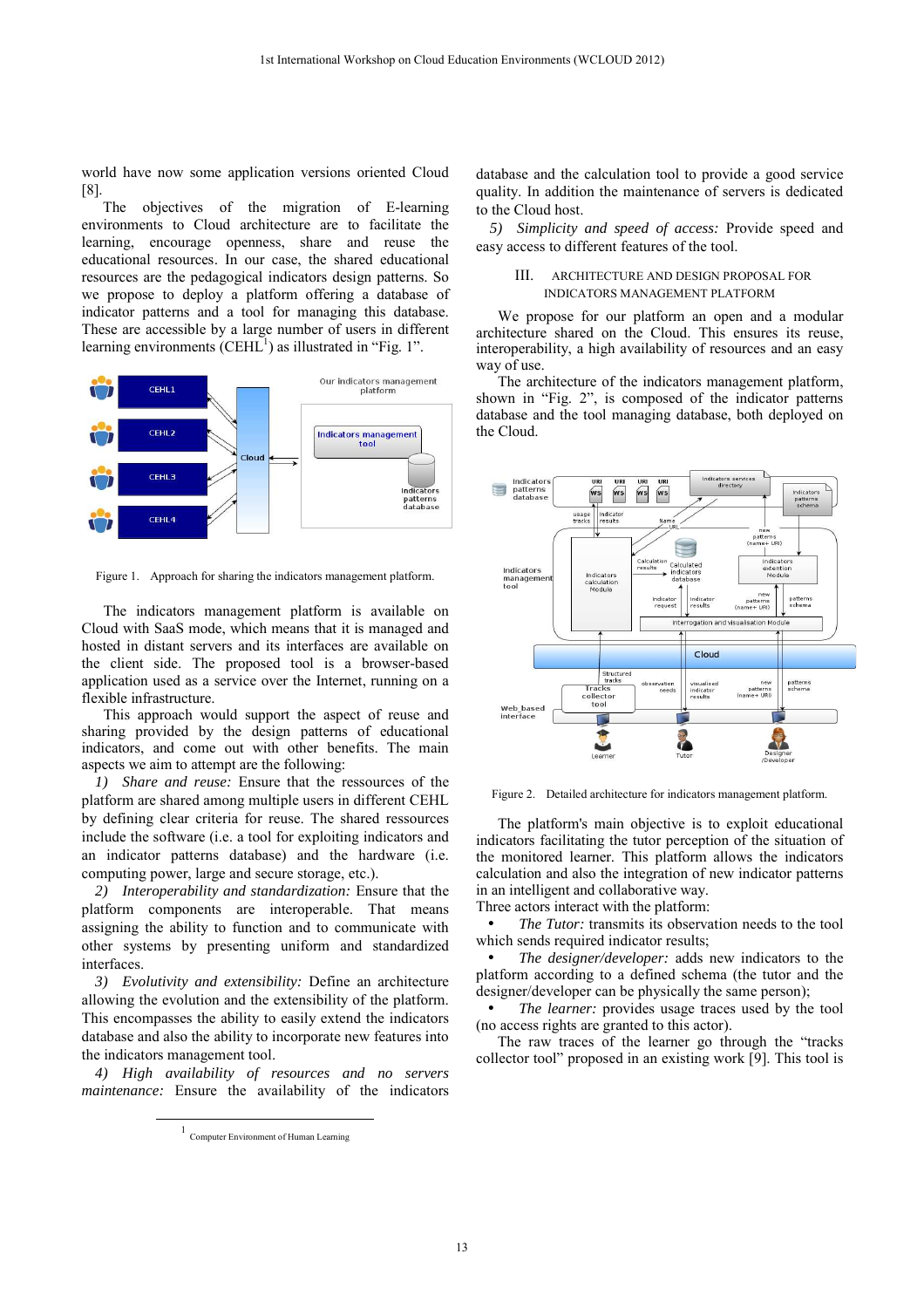responsible for collecting traces from educational devices and structuring them in the standardised format IMS- $LIP<sup>2</sup>$ .

 A layer of RESTful Web Services (WS) is available on the Cloud forming the indicator patterns database. This consolidates the sharing, the extensibility of the database and its interoperability with other systems. The database contains the indicators managed by the platform stored as executable and capitalized patterns. So, a web service of an indicator pattern is an independent Cloud-based application able to execute the associated indicator function.

The indicators management tool is based on modules assisting actors in the exploitation of the shared indicators database. It allows accomplishing two main processes: The new indicator integration process and the indicator calculation process.

## *A. New indicator integration process*

For the integration process of a new indicator pattern, the designer/developer begins by implementing the corresponding web service with any chosen programming language. He must follow the required indicator patterns schema provided by the platform. This schema describes exactly the format of requests and responses to WS that must be met by each new indicator pattern. This will enable the pattern to be integrated and used by the platform. After that, the designer deploys this web service on the Cloud and provides its name / URI $<sup>3</sup>$  to the "indicators extension</sup> module" via the tool web interface. An "indicator services directory" accompanies the database for referencing available WS.

# *B. Indicator calculation process*

For the process of calculating an indicator, the "Indicator calculation module" retrieves the structured traces provided by "traces collector tool", and needed for the calculation process. These traces are sent to the relevant WS which performs the treatments. Then, the module retrieves the returned results and stores them in the "Calculated indicators database". A tutor interrogates this database to obtain the indicators results.

#### *C. Indicator patterns schema*

j

The indicator patterns database is generic and can be grafted on any platform to generate educational indicators.

The "Fig. 3" models the "Indicator pattern webservice" interface and its related classes which describe the contract of an indicator pattern web service. This interface represents the schema that must be considered while implementing an indicator pattern WS.



Figure 3. "Indicator pattern\_webservice" interface and related classes.

An indicator pattern modeled by a web service is called by a HTTP request containing the name of the method to invoke and the required parameters. After performing treatment related to the received request, the Web service can return a HTTP response containing:

- The metadata associated to the indicator pattern *(getIndicatorMetadata():Metadata).*
- The format of the learner usage traces needed to calculate the indicator *(getNeededTraces():Trace\_format[]).*
- The results of the indicator based on the trace data received on input *(executeIndicator(Trace\_data[]): Indicator)*.

Metadata, Trace format, Trace data and Indicator are a set of classes used by the interface.

*1) Supporting indicator patterns proposed in existing works:* The proposed platform is mainly characterized by openness and collaboration aspects. It is therefore conceived in a way allowing the acceptance of integration of different indicator patterns proposed by existing works. In this paper, we present an example which integrates the Reusable Indicator Patterns (PIR) proposed by Diagne [5].

Reusable Indicator Patterns are defined by an indicator function f() and a set of metadata [5]. We use these metadata to define the class *Metadata* (shown in "Fig. 4") forming the return type of the function *getIndicatorMetadata().* 

| Metadata      |                                          |  |  |  |
|---------------|------------------------------------------|--|--|--|
|               | name: string                             |  |  |  |
|               | type: string                             |  |  |  |
|               | - description: text                      |  |  |  |
|               | target role: string                      |  |  |  |
|               | - description objectif regulation: text  |  |  |  |
| -3            | reuse specific constraint; text          |  |  |  |
|               | supervision mode: string                 |  |  |  |
| الانجا        | learning domain name: string             |  |  |  |
|               | concerned knowledge: text                |  |  |  |
|               | learners levels: string[]                |  |  |  |
| $\Rightarrow$ | learners training mode: string           |  |  |  |
|               | learners tarining mode description: text |  |  |  |
|               | pedagogical scenario name: string        |  |  |  |
|               | pedagogical scenario model: string       |  |  |  |
|               | pedagogical scenario description: text   |  |  |  |
|               | programmation_langage: string            |  |  |  |

Figure 4. Metadata class based on Reusable Indicator Patterns.

<sup>2</sup> IMS Learner Information Package: a standard based on XML, for exchanging learner's data between several systems.

<sup>3</sup> Uniform Resource Identifier.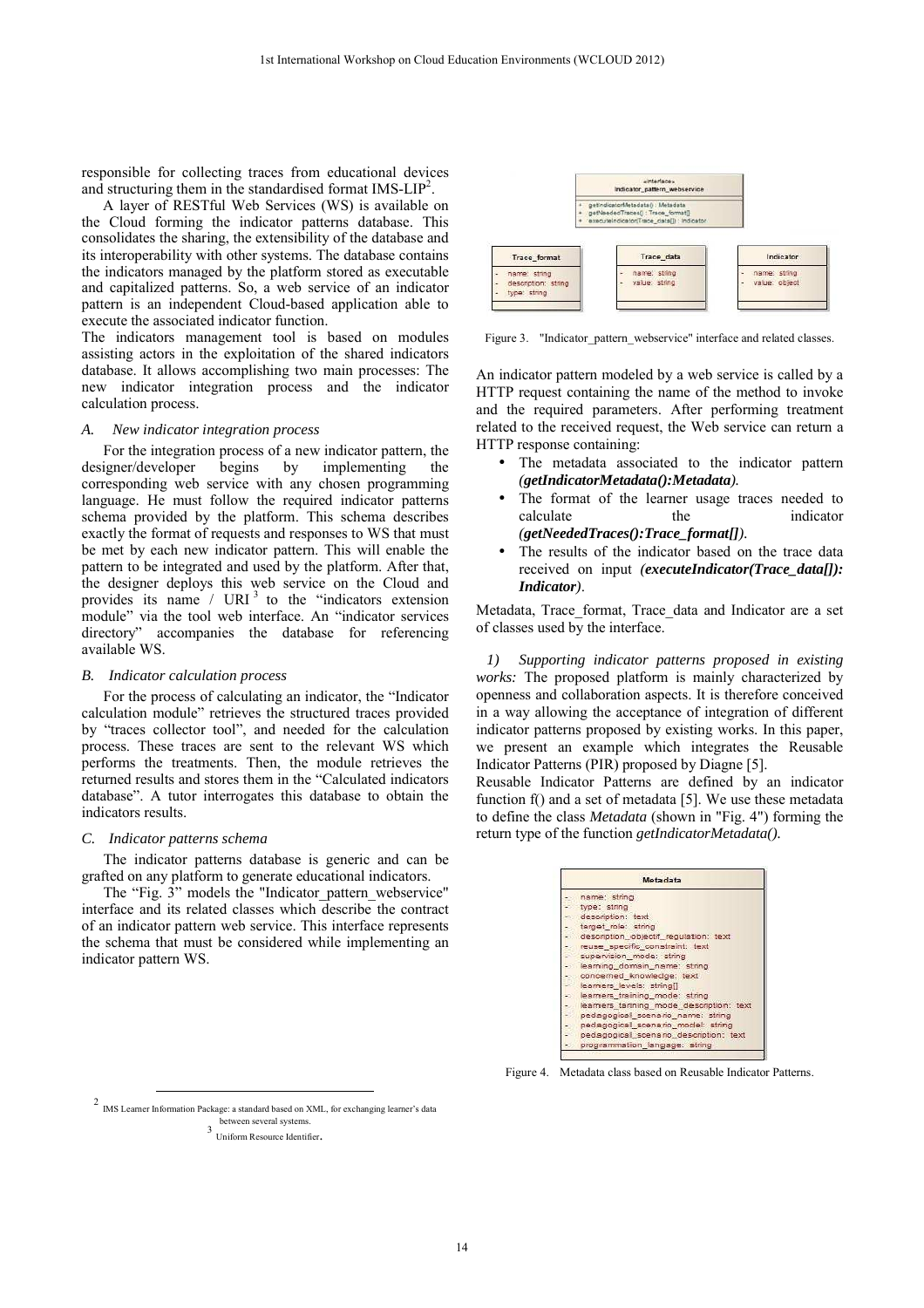Other indicator patterns can be considered in the platform such as UTL patterns [10] and the collaboration indicator patterns [1]. Therefore our work is restricted to the PIR pattern.

### IV. INDICATORS MANAGEMENT PLATFORM AND SECURITY

The choice to deploy our indicators management platform on Cloud led us to deal with the data security aspect. This is why we mainly focus on the data confidentiality.

The Cloud applications require strong confidentiality in the communication protocol used to access Web resources. Traces learners must be secured for reasons of confidentiality and protection of learner privacy.

The RESTful web services receive learner usage tracks in order to calculate the corresponding indicators. So it is necessary to ensure the confidentiality of these transmitted tracks. Many studies have worked on the security aspect of the RESTful web services. We propose to use in our approach the "REST security protocol" defined by Serme [11] which is a protocol designed to secure the RESTful services communications.

The "REST security protocol" ensures data confidentiality by encrypting their content. This protocol operates at the message level by adding HTTP-headers to transmit metadata.

## V. FIRST TEST SCENARIO

We present in this section a test scenario of our indicators management platform in order to demonstrate the above mentioned features. At the moment of writing, our platform is still on the development phase.

For the implementation and the deployment of the platform in the Cloud, we use the "Google App Engine"<sup>4</sup>.

The scenario consists of implementing a new indicator pattern as a web service deployed on the Cloud, integrating it into the indicators management platform and then using it by the tutor. To perform this scenario, we opt for the indicator<br>
"Participation Percentage (PART)" proposed by Percentage (PART)" proposed by Dimitrakopoulou [2]. The PART function is mentioned in "Eq.  $(1)$ ".

## *PART (ti) = Agents (ti) / TotalAgents* (1)

In our case, *PART(ti)* measures the participation level of a selected group of learners. *Agents(ti)* represents the number of different learners of a group have posted at least one message during ti time slot. *TotalAgents* represents the total number of learners collaborating on the group.

The "Fig. 5" illustrates the proposed process of the integration and the use of a new indicator pattern. This process matches the different phases of the scenario.

1



Figure 5. Process of the implementation and the integration of a new indicator pattern.

*Phase 1 (follows)*: A designer/developer, detecting a new observation need on the participation of groups of learners, decides to implement a new PART indicator pattern. He begins by consulting the schema patterns of indicators that must be followed in the Web service implementation. This pattern is accessible via the web interface available for the designers. As shown in "Fig. 6", we choose to write the indicator patterns schema in SMD (Service Mapping Description) [12]. The SMD, which consists of a notation proposal based on JSON (JavaScript Object Notation), can be used for describing REST web services.

| Ł                                                    |  |  |  |  |  |  |
|------------------------------------------------------|--|--|--|--|--|--|
| "SDMVersion": "2.0",                                 |  |  |  |  |  |  |
| "transport": "REST",                                 |  |  |  |  |  |  |
| "envelope": "URL",<br>"parameters": $[]$ ,           |  |  |  |  |  |  |
|                                                      |  |  |  |  |  |  |
| "getIndicatorMetadata": {                            |  |  |  |  |  |  |
| "type": "method",<br>"transport": "GET",             |  |  |  |  |  |  |
| " comment": "Returns the metadata of the indicator", |  |  |  |  |  |  |
| "parameters" [ ].                                    |  |  |  |  |  |  |
| "returns" $\{$                                       |  |  |  |  |  |  |
| "type" $\{$                                          |  |  |  |  |  |  |
| "name": {"type": "string"},                          |  |  |  |  |  |  |
|                                                      |  |  |  |  |  |  |
| "description " {"type" "text"},                      |  |  |  |  |  |  |
| "domain": {"type": "string"},                        |  |  |  |  |  |  |
| $\cdots$<br>11                                       |  |  |  |  |  |  |
| ۱,                                                   |  |  |  |  |  |  |
| "getNeededTraces": {                                 |  |  |  |  |  |  |
| $\cdots$                                             |  |  |  |  |  |  |
| ١,                                                   |  |  |  |  |  |  |
| "executeIndicator": {                                |  |  |  |  |  |  |
|                                                      |  |  |  |  |  |  |
| "parameters": [                                      |  |  |  |  |  |  |
|                                                      |  |  |  |  |  |  |
| "type" $\{$                                          |  |  |  |  |  |  |
|                                                      |  |  |  |  |  |  |
| "value": {"type": "string"                           |  |  |  |  |  |  |
| 333                                                  |  |  |  |  |  |  |
| ı,<br>"returns": $\{$                                |  |  |  |  |  |  |
| "type" $\{$                                          |  |  |  |  |  |  |
| "name": ${\texttt{\{ "type"} : "string"} }$ ,        |  |  |  |  |  |  |
| "value": {"type": "JSONObject"}                      |  |  |  |  |  |  |
| }}}}}                                                |  |  |  |  |  |  |

Figure 6. Extract of the indicator patterns schema.

*Phase 2 (implements):* According to the provided schema, the designer/developer implements the RESTful web service representing the new indicator with the preferred

<sup>4</sup> A platform offering users the ability to build and host web applications on Google's infrastructure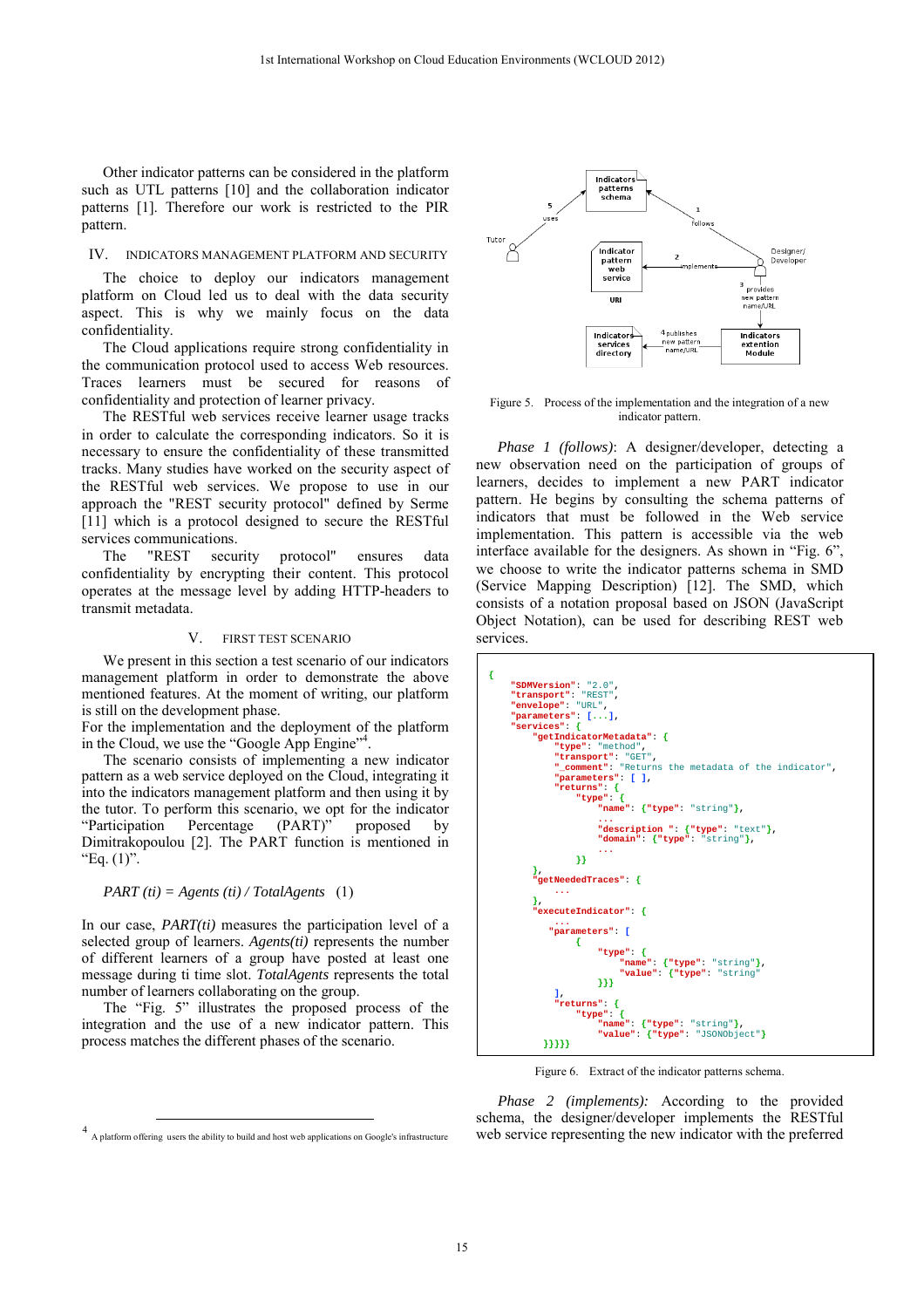language. Subsequently, he deploys the developed web service on Cloud in the preferred host and keeps the service URI.

For instance, the following URI: [**http://part-indicatorwebservice.appspot.com/rest/part/executeIndicator/20/1]** returns the following JSON result: **{name: PARTICIPATION PERCENTAGE (PART), value : 0.6}**

This result represents the value of the indicator PART equals to *0.6*. The URI returns also the equivalent result on XML. These various returned formats favorites interoperability.

*Phase 3 (provides new pattern)*: To integrate this new indicator in the platform, the designer/developer adds the deployed web service URI through the available web interface (see "Fig. 7").

| $\leftarrow$ $\rightarrow$<br>$\mathbf{C}$ | indicator-management-tool.appspot.com | <b>BEQ</b><br>$\circ$ $\equiv$                          |                                                      |        |
|--------------------------------------------|---------------------------------------|---------------------------------------------------------|------------------------------------------------------|--------|
| <b>Indicators Management Tool</b>          |                                       |                                                         | <b>User 125</b><br>Logged in "Plateforme Moodle 236" | Logout |
| <b>Caclculate indicators</b>               | <b>Create indicators</b>              |                                                         |                                                      |        |
| Add a<br>new<br>indicator<br>pattern       | Name                                  | PARTICIPATION PERCENTAGE (PART)                         |                                                      |        |
|                                            | Associated URL                        | http://part-indicator-webservice.appspot.com/rest/part/ |                                                      |        |
| Show indicator patterns schema             |                                       | Add pattern                                             |                                                      |        |

Figure 7. Web interface overview for adding new indicator.

*Phase 4 (publishes new pattern):* The "calculating module" publishes the Name/URI of the new indicator pattern in the services directory in order to be visible by the platform. An example of a services directory is shown in "Fig. 8".



Figure 8. Example of a services directory.

The JSON object in the red box shown in "Fig. 8" represents the entry of our added indicator. Except from the PART indicator URI that is useful, others are purely fictitious and URIs are added for demonstration purpose. The mentioned indicators names are extracted from an existing work [2].

*Phase 5 (uses):* A tutor can consult the list of available indicator patterns in the platform displayed in a web interface accessible via Internet (see "Fig. 9"). He selects the indicator PART from the list and provides the parameters needed for the calculation process. In our case, the parameter is the group of learners the tutor wants to observe.

| $\leftarrow$ $\rightarrow$<br>C | ndicator-management-tool.appspot.com                                                                                                                                                                                                                                                   |                                     | ☆ 図 Q                                                                                                        | $\circ$ $\equiv$ |
|---------------------------------|----------------------------------------------------------------------------------------------------------------------------------------------------------------------------------------------------------------------------------------------------------------------------------------|-------------------------------------|--------------------------------------------------------------------------------------------------------------|------------------|
|                                 | <b>Indicators Management Tool</b>                                                                                                                                                                                                                                                      |                                     | <b>User 125</b><br>Logged in "Plateforme Moodle 236"                                                         | Logout           |
| Caclculate indicators           | Create Indicators                                                                                                                                                                                                                                                                      |                                     |                                                                                                              |                  |
| Select<br>an<br>indicator       | Participation percentage PART<br>Action classification Indicator<br>Collaboration level Indicator<br>Participation percentage PART<br>Key possession per participant Indicator<br>Division of labor Indicator<br>Activity Level Indicator<br>Conversation and action balance Indicator | Fill the<br>indicator<br>parameters | Apply for:<br>A group of<br>MAster 1 GL<br>learners<br>MAster 1 GL<br>MAster 2 GL<br>MAster Pro<br>Calculate |                  |
| Indicator<br>overview           | The participation - involvement of agents in the<br>collaboration, any kind of action                                                                                                                                                                                                  | <b>Results</b>                      |                                                                                                              |                  |